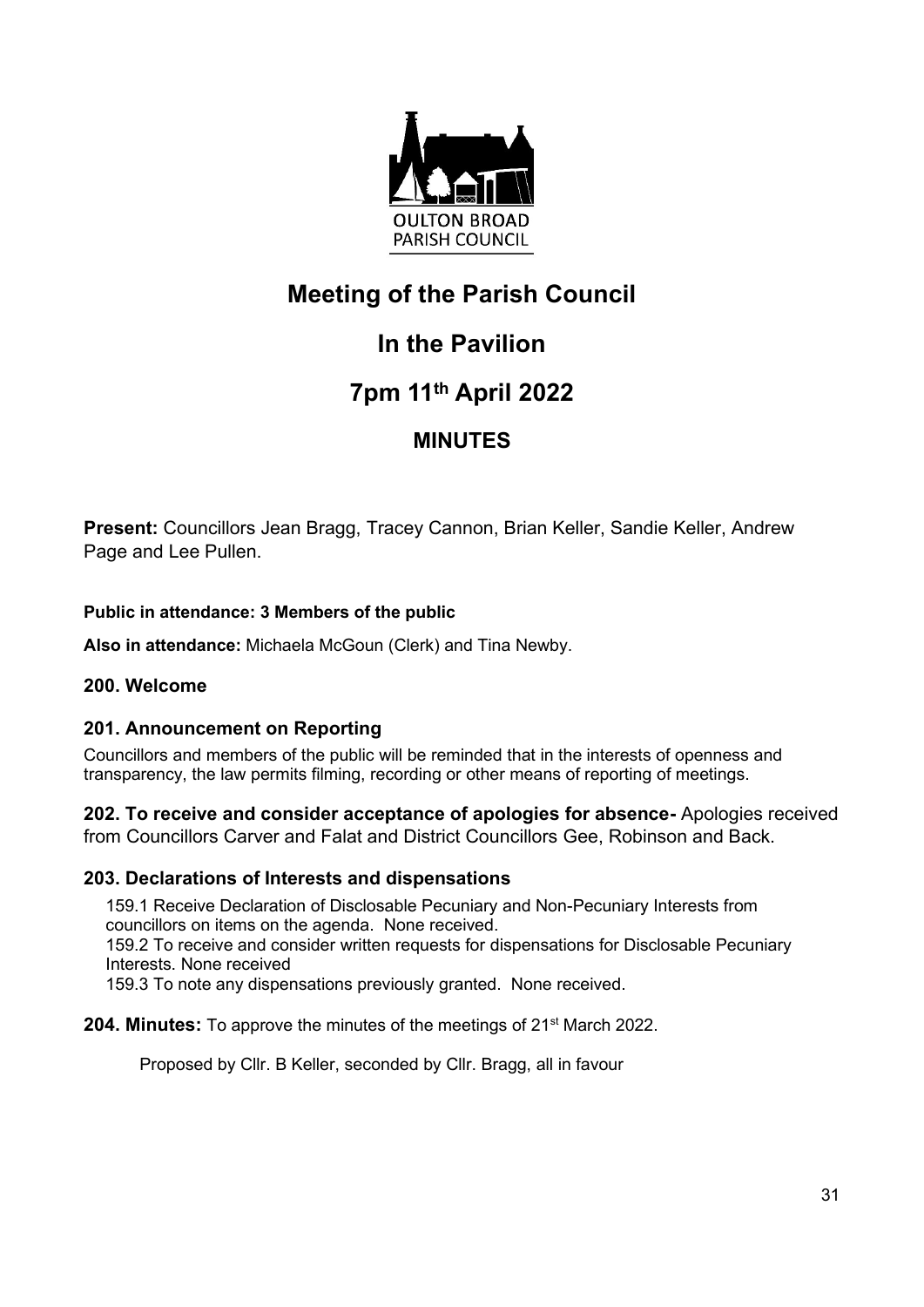**205. Outstanding actions:** To note actions taken from last meetings which are not detailed on this agenda.

- 69 Clerk to sort out outstanding car passes for FoNEP.

Ongoing

- 141 Cllr S Keller to contact the Community Support regarding children on bikes on North Side of Oulton Broad.

**Ongoing** 

- 148 The Clerk to set up VAT training for the whole council.141. Chairman's Report:

The training is booked for  $5<sup>th</sup>$  May 2022

## **206. Public Forum and Public Service Reports:**

An opportunity for members of the public to make comments on any matters on this agenda. This forum will include **receipt of any written District Council, County Council reports**.

None received

## **207. To receive an update from FoNEP and agree any necessary action:**

The Christmas stuff has been moved into the tannoy room to enable the tennis club to get access to their equipment. The tools etc will also be cleared out. All seeds and plugs have been planted and ready to go into the greenhouse when that is finished. The Chairman thanked them for all the work they have done.

## **208. To receive an update on the works being undertaken for FoNEP workshop and agree additional quotes:**

The roof is unfinished as the roofer has Covid.

### **209. To receive an update on the new office and agree any action:**

Cllr. B Keller advised that we are waiting for the kitchen to be installed, the unwanted office furniture has been returned and a new drawer unit has been ordered.

Electricians have still not finished the door entry.

Internet order is still processing.

Office will be cleaned on Wednesday 13<sup>th</sup> April.

## **210. To receive an update on the migration of the OBPC emails and agree a way forward:**

Majority of emails are up and working, the Chairmans is the only one proving difficult. Cllr. Page will send Cllr. B Keller a link to log in via Amazon emails to see if that solves the issue.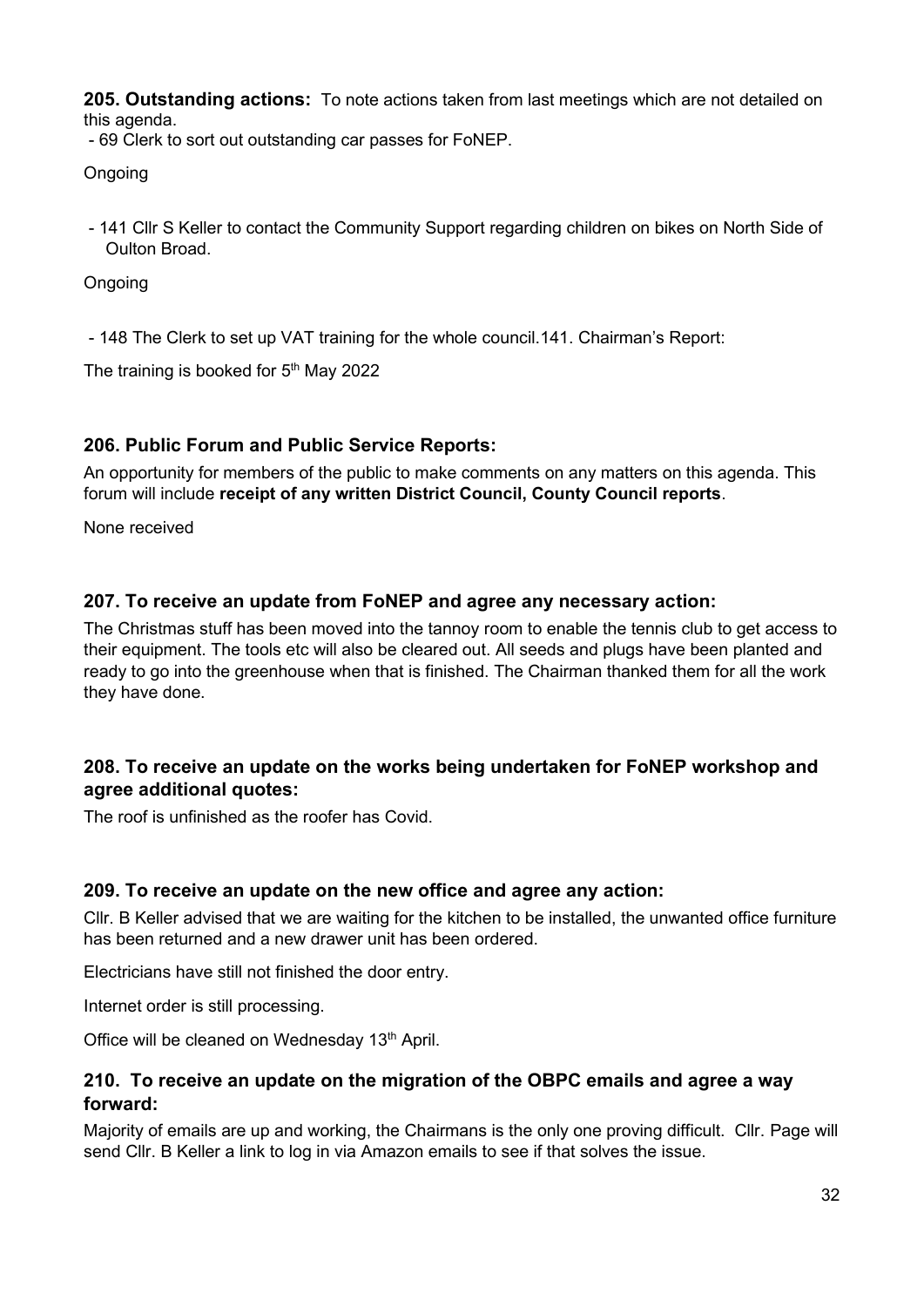**211. To approve the payments for this month and in between meetings:**

| <b>BACS</b>                |            |
|----------------------------|------------|
| <b>Norfolk Copiers</b>     | 41.58      |
| <b>Hunt Electrical Itd</b> | £11,850.76 |
| <b>SLCC Membership</b>     | £1,190.50  |

£13,082.84

Proposed by Cllr. B Keller, seconded by Cllr. Page, all in favour

## **212. To note the reconciliations of the bank statements outstanding for March 2022.**

The bank reconciliations were passed to Cllr. B Keller

## **213. To update Councillors on any meetings relating to Parish since last meeting:**

Power Boats Meeting – they are holding 9 paid events and will move their pay boxes to different positions.

## **214. To discuss any health and safety issues relating to the Parish and agree any action:**

Clerk reported a broken swing on the climbing frame which was reported to Norse to action.

### **215. To note any correspondence received since last meeting:**

Clerk to meet with Lawn Tennis Association on the  $19<sup>th</sup>$  April with the Tennis club to see if any funding is available to improve the courts.

### **217. Items for the next Agenda:**

None offered

To note date of next Council Meeting and Committee Meetings: Planning 19<sup>th</sup> April 6pm, Finance Committee Thursday 5<sup>th</sup> May 2022 6pm, Full Council 16<sup>th</sup> May 2022 7pm. Events and Tourism TBC

## **218. To resolve that under the Public Bodies (Admission to Meetings) Act 1960, the public be excluded from the Meeting on the grounds that publicity would be prejudicial to public interest by reason of the confidential nature of the business to be transacted:**

To discuss assets and agree any action:

#### WOBYC: update on lease,

Chris Wells has gone back to the original plan, Tina has spoken to Alistair regarding the oversail. To see if we are able to ignore the crane and the pimple of land and leave this under